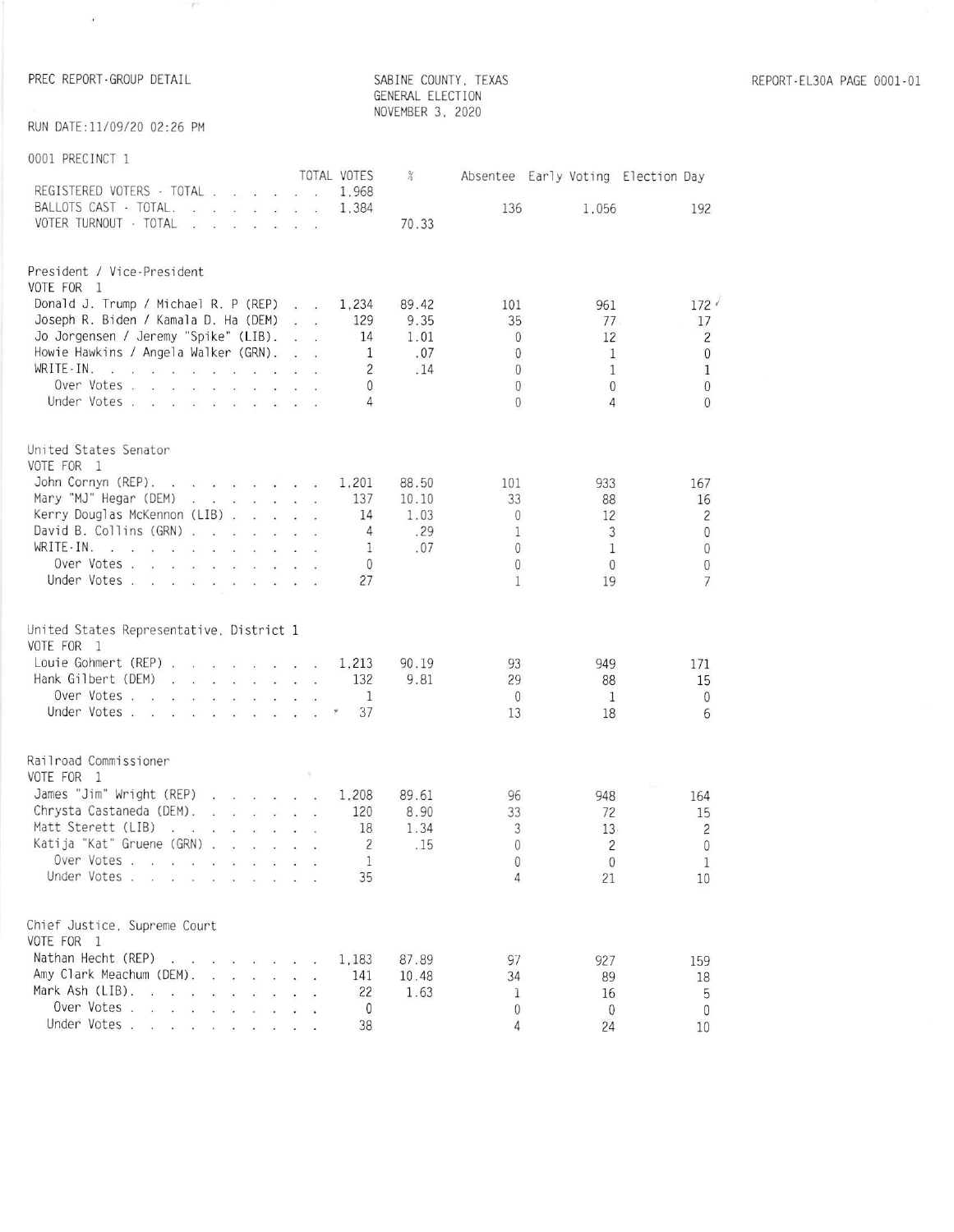SABINE COUNTY, TEXAS GENERAL ELECTION NOVEMBER 3, 2020

RUN DATE: 11/09/20 02:26 PM

0001 PRECINCT 1

| OOD TILLOTING                                                                                                                                                                                                                                                                                                                                                                                                                                                                                                                                                                                                                                                                                                                                                                                                                  |                        | TOTAL VOTES                                | $\%$                  |                                                  | Absentee Early Voting Election Day    |                                      |
|--------------------------------------------------------------------------------------------------------------------------------------------------------------------------------------------------------------------------------------------------------------------------------------------------------------------------------------------------------------------------------------------------------------------------------------------------------------------------------------------------------------------------------------------------------------------------------------------------------------------------------------------------------------------------------------------------------------------------------------------------------------------------------------------------------------------------------|------------------------|--------------------------------------------|-----------------------|--------------------------------------------------|---------------------------------------|--------------------------------------|
| Supreme Court, Place 6<br>VOTE FOR 1<br>Jane Bland (REP).<br>Kathy Cheng (DEM).<br>$\sim$<br>$\mathbf{r}$ and $\mathbf{r}$<br>$\mathbf{r}$<br>and the contract of<br>Over Votes.<br>$\overline{a}$<br>$\ddot{\phantom{a}}$<br>$\mathbf{r} = \mathbf{r}$<br>$\mathcal{L}$<br>$\label{eq:10} \begin{array}{lllllllll} \mathbf{1} & \mathbf{1} & \mathbf{1} & \mathbf{1} & \mathbf{1} & \mathbf{1} \\ \mathbf{1} & \mathbf{1} & \mathbf{1} & \mathbf{1} & \mathbf{1} & \mathbf{1} \\ \mathbf{1} & \mathbf{1} & \mathbf{1} & \mathbf{1} & \mathbf{1} & \mathbf{1} \\ \mathbf{1} & \mathbf{1} & \mathbf{1} & \mathbf{1} & \mathbf{1} & \mathbf{1} \\ \mathbf{1} & \mathbf{1} & \mathbf{1} & \mathbf{1} & \mathbf{1$<br>Under Votes<br>$\label{eq:1.1} 100 \qquad \qquad 101 \qquad \qquad 1000 \qquad \qquad 100 \qquad \qquad 100$ | $\sim$                 | 1,203<br>122<br>$\mathbf{1}$<br>58         | 90.79<br>9.21         | 94<br>32<br>$\mathbf{0}$<br>10                   | 946<br>75<br>$\mathbf{1}$<br>34       | 163<br>15<br>$\mathbf{0}$<br>14      |
| Justice, Supreme Court, Place 7<br>VOTE FOR 1<br>Jeff Boyd (REP)<br><b><i>Report Follows Control Control Control Control Control Control Control Control Control Control Control Control Control Control Control Control Control Control Control Control Control Control Control Control Control Contr</i></b><br>$\sim$<br>Staci Williams (DEM).<br>William Bryan Strange III (LIB)<br>Over Votes<br>$\mathbf{e}_i$ . The set of $\mathbf{e}_i$<br>Under Votes<br>$\overline{\phantom{a}}$ .                                                                                                                                                                                                                                                                                                                                  | $\sim$                 | 1,190<br>128<br>16<br>$\overline{0}$<br>50 | 89.21<br>9.60<br>1.20 | 93<br>33<br>$\mathbf{0}$<br>$\overline{0}$<br>10 | 935<br>80<br>13<br>$\mathbf{0}$<br>28 | 162<br>15<br>3<br>$\mathbf{0}$<br>12 |
| Justice, Supreme Court, Place 8<br>VOTE FOR 1<br>Brett Busby (REP).<br>$\ddotsc$<br>Gisela D. Triana (DEM).<br><b>Controller Controller</b><br>Tom Oxford (LIB)<br>and the company of the company of<br>Over Votes<br>Under Votes                                                                                                                                                                                                                                                                                                                                                                                                                                                                                                                                                                                              | $\sim$<br>s.<br>$\sim$ | 1,201<br>115<br>21<br>$\mathbf{0}$<br>46   | 89.83<br>8.60<br>1.57 | 92<br>28<br>4<br>$\mathbf{0}$<br>11              | 946<br>71<br>14<br>$\theta$<br>25     | 163<br>16<br>3<br>$\mathbf{0}$<br>10 |
| Judge. Court of Criminal Appeals, Pl 3<br>VOTE FOR 1<br>Bert Richardson (REP)<br>Elizabeth Davis Frizell (DEM).<br>$\label{eq:reduced} \mathbf{z} = \mathbf{z} + \mathbf{z} + \mathbf{z} + \mathbf{z}$<br>Over Votes<br>Under Votes<br>W.<br>$\sim$                                                                                                                                                                                                                                                                                                                                                                                                                                                                                                                                                                            | $\sim$<br>$\sim$       | 1,198<br>134<br>$\mathbf{0}$<br>52         | 89.94<br>10.06        | 91<br>32<br>$\mathbf{0}$<br>13                   | 945<br>82<br>$\mathbf{0}$<br>29       | 162<br>20<br>$\mathbf{0}$<br>10      |
| Judge, Court of Criminal Appeals, Pl 4<br>VOTE FOR 1<br>Kevin Patrick Yeary (REP).<br><b><i>Charles Committee Committee Committee Committee Committee Committee Committee Committee Committee Committee Committee Committee Committee Committee Committee Committee Committee Committee Committee Committee Committee Co</i></b><br>Tina Clinton (DEM)<br>23.672222<br>2010/01/02 12:30<br>Over Votes<br>$\mathbf{Q}^{\prime}$<br>$\sim$<br>$\mathbf{v} = \mathbf{v}$<br>Under Votes<br>$\alpha = 0$<br>$\sim$ 100 $\pm$ 100 $\pm$                                                                                                                                                                                                                                                                                             | $\blacksquare$         | 1.197<br>134<br>$\theta$<br>53             | 89.93<br>10.07        | 91<br>31<br>0<br>14                              | 943<br>83.<br>0<br>30                 | 163<br>20<br>0<br>9                  |
| Judge, Court of Criminal Appeals, Pl 9<br>VOTE FOR 1<br>David Newell (REP)<br><b>Contract Contract Contract Contract Contract Contract Contract Contract Contract Contract Contract Contract Contract Contract Contract Contract Contract Contract Contract Contract Contract Contract Contract Contract Contr</b><br>Brandon Birmingham (DEM)<br>the contract of the contract of the<br>Over Votes<br>Under Votes                                                                                                                                                                                                                                                                                                                                                                                                             |                        | 1.196<br>133<br>$\mathbf 0$<br>55          | 89.99<br>10.01        | 89<br>34<br>0<br>13                              | 942<br>84<br>0<br>30                  | 165<br>15<br>$\mathbf{0}$<br>12      |
| State Representative, District 9<br>VOTE FOR 1<br>Chris Paddie (REP)<br>$\begin{array}{cccccccccccccc} \alpha & \alpha & \alpha & \alpha & \alpha & \alpha & \alpha & \alpha & \alpha \end{array}$<br>Over Votes<br>Under Votes                                                                                                                                                                                                                                                                                                                                                                                                                                                                                                                                                                                                |                        | 1.192<br>$\theta$<br>191                   | 100.00                | 96<br>$\theta$<br>39                             | 925<br>0<br>131                       | 171<br>$\overline{0}$<br>21          |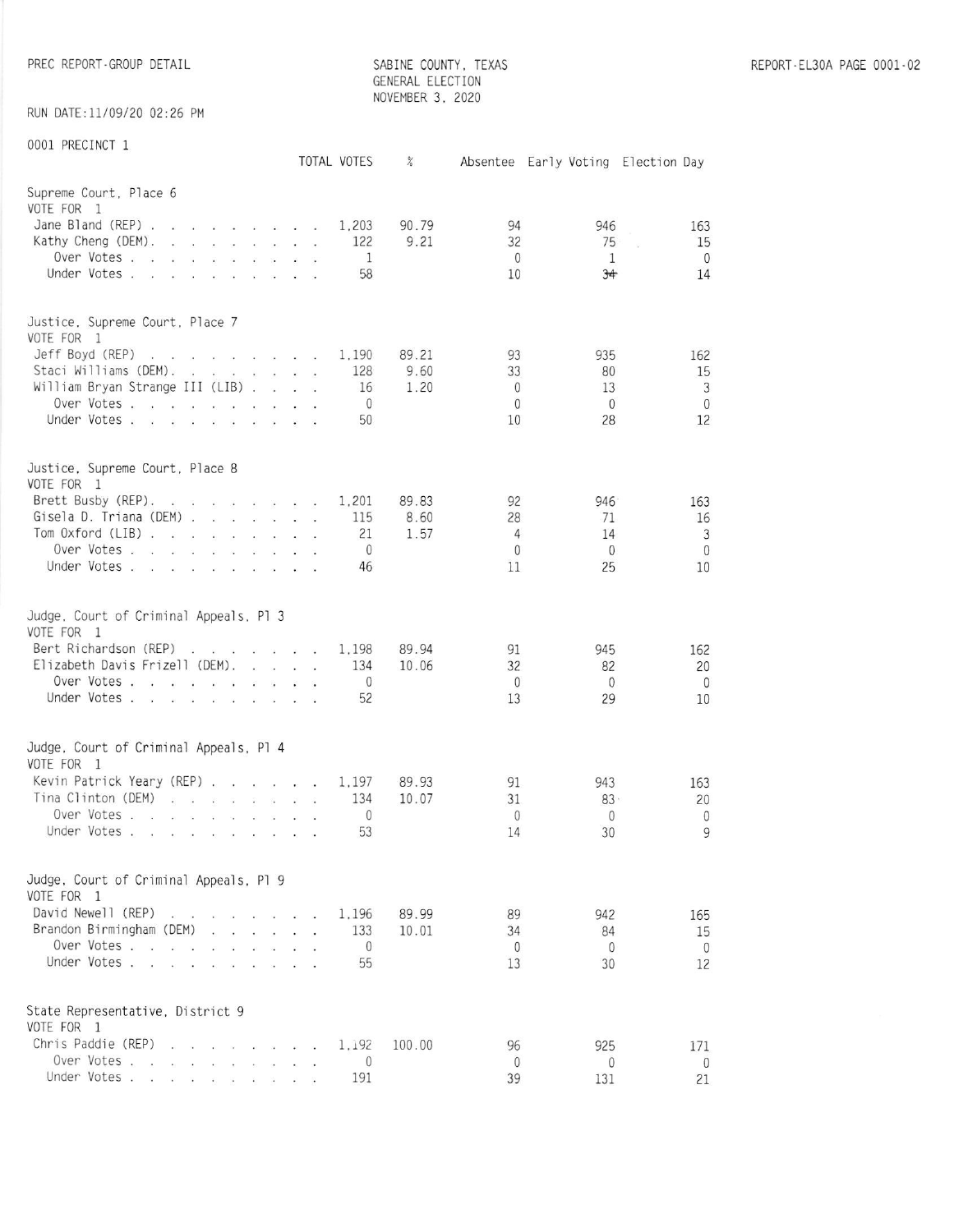RUN DATE:11/09/20 02:26 PM

| 0001 PRECINCT 1 |  |
|-----------------|--|
|                 |  |

| 0001 PRECINCT 1                                                                                               | TOTAL VOTES              | %      |                               | Absentee Early Voting Election Day |                       |
|---------------------------------------------------------------------------------------------------------------|--------------------------|--------|-------------------------------|------------------------------------|-----------------------|
| Chief Justice, 12th Court of Appeals Dis<br>VOTE FOR 1<br>Jim Worthen (REP).<br>Over Votes<br>Under Votes     | 1,200<br>$\Omega$<br>184 | 100.00 | $\cdot$ 102<br>$\Omega$<br>34 | 931<br>$\Omega$<br>125             | 167<br>$\Omega$<br>25 |
| District Judge, 1st Judicial District<br>VOTE FOR 1<br>Craig M. Mixson (REP)<br>Over Votes<br>Under Votes     | 1,231<br>152             | 100.00 | 99<br>$\theta$<br>36          | 958<br>$\Omega$<br>98              | 174<br>$\Omega$<br>18 |
| District Attorney, 1st Judicial District<br>VOTE FOR 1<br>J. Kevin Dutton (REP)<br>Over Votes.<br>Under Votes | 1.137<br>247             | 100.00 | 98<br>$\theta$<br>38          | 878<br>$\Omega$<br>178             | 161<br>$\Omega$<br>31 |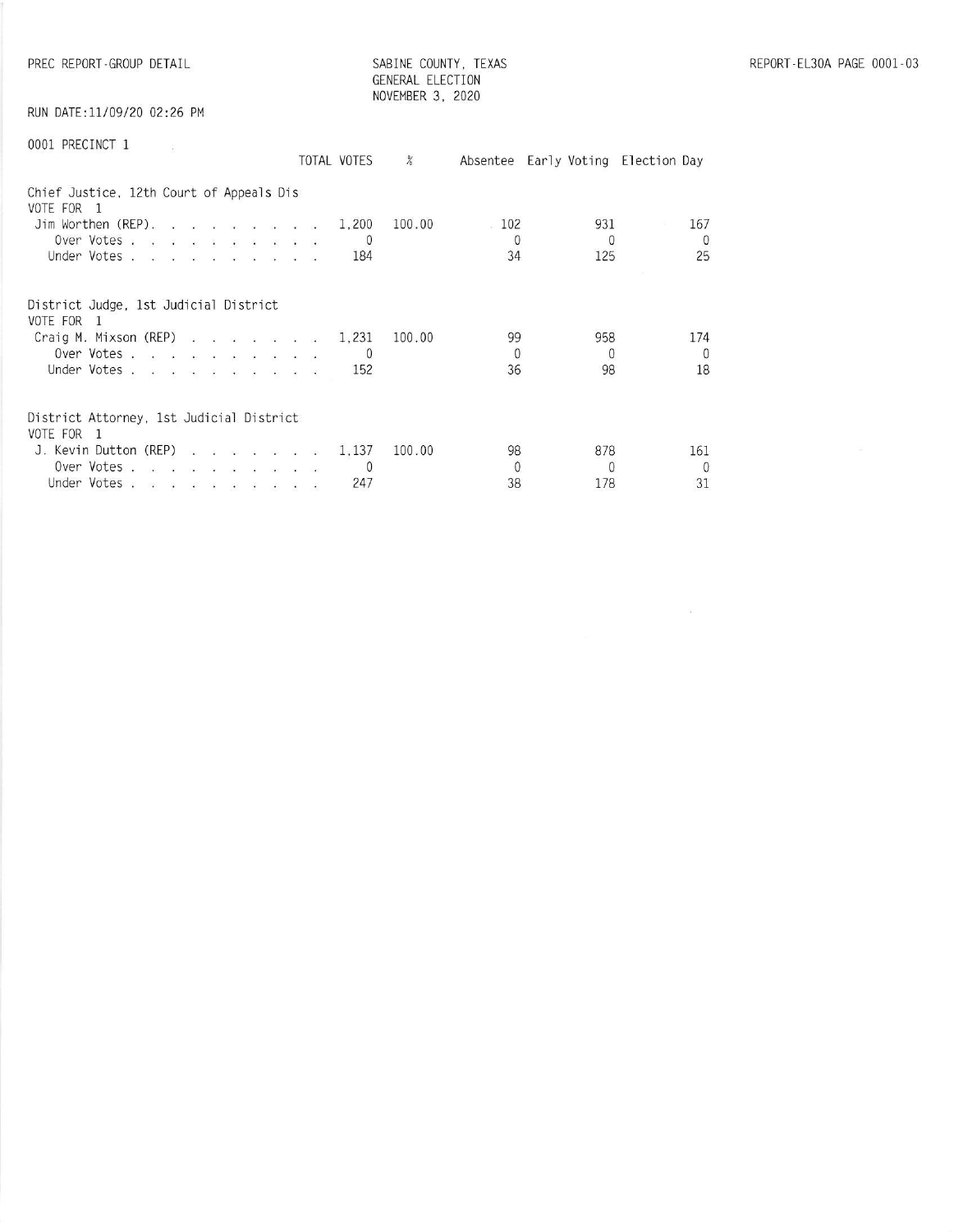SABINE COUNTY, TEXAS GENERAL ELECTION NOVEMBER 3, 2020

RUN DATE:11/09/20 02:26 PM

| 0002 PRECINCT 2                                                                                                                                                                                                                                                  |  |                |       |                            |                                    |                                |
|------------------------------------------------------------------------------------------------------------------------------------------------------------------------------------------------------------------------------------------------------------------|--|----------------|-------|----------------------------|------------------------------------|--------------------------------|
|                                                                                                                                                                                                                                                                  |  | TOTAL VOTES    | $\%$  |                            | Absentee Early Voting Election Day |                                |
| REGISTERED VOTERS · TOTAL                                                                                                                                                                                                                                        |  | 1.484          |       |                            |                                    |                                |
| BALLOTS CAST · TOTAL.                                                                                                                                                                                                                                            |  | 1,095          |       | 97                         | 802                                | 196                            |
| VOTER TURNOUT - TOTAL                                                                                                                                                                                                                                            |  |                | 73.79 |                            |                                    |                                |
|                                                                                                                                                                                                                                                                  |  |                |       |                            |                                    |                                |
| President / Vice-President                                                                                                                                                                                                                                       |  |                |       |                            |                                    |                                |
| VOTE FOR 1                                                                                                                                                                                                                                                       |  |                |       |                            |                                    |                                |
| Donald J. Trump / Michael R. P (REP)                                                                                                                                                                                                                             |  | 975            | 89.12 | 62                         | 735                                | 178                            |
| Joseph R. Biden / Kamala D. Ha (DEM)                                                                                                                                                                                                                             |  | 113            | 10.33 | 35                         | 65                                 | 13                             |
| Jo Jorgensen / Jeremy "Spike" (LIB).                                                                                                                                                                                                                             |  | $\overline{4}$ | .37   | $\mathbf{0}$               | $\mathbf{0}$                       | $\overline{4}$                 |
| Howie Hawkins / Angela Walker (GRN).                                                                                                                                                                                                                             |  | $\overline{c}$ | .18   | $\mathbf{0}$               | $\overline{c}$                     | $\bf 0$                        |
| WRITE-IN.                                                                                                                                                                                                                                                        |  | $\Omega$       |       | $\mathbf{0}$               | $\theta$                           | $\bf 0$                        |
| Over Votes                                                                                                                                                                                                                                                       |  | $\theta$       |       | $\theta$                   | $\mathbf{0}$                       | $\bf 0$                        |
| Under Votes                                                                                                                                                                                                                                                      |  | 1              |       | $\mathbf{0}$               | $\mathbf{0}$                       | $\mathbf{1}$                   |
|                                                                                                                                                                                                                                                                  |  |                |       |                            |                                    |                                |
| United States Senator                                                                                                                                                                                                                                            |  |                |       |                            |                                    |                                |
| VOTE FOR 1                                                                                                                                                                                                                                                       |  |                |       |                            |                                    |                                |
| John Cornyn (REP).                                                                                                                                                                                                                                               |  | 964            | 88.28 | 63                         | 726                                | 175                            |
| Mary "MJ" Hegar (DEM)                                                                                                                                                                                                                                            |  | 116            | 10.62 | 33                         | 69                                 | 14                             |
| Kerry Douglas McKennon (LIB)                                                                                                                                                                                                                                     |  | 8              | .73   | 1                          | 4                                  | $\mathfrak{Z}$                 |
| David B. Collins (GRN)                                                                                                                                                                                                                                           |  | 4              | .37   | $\theta$                   | $\overline{c}$                     | $\overline{c}$                 |
| WRITE-IN.                                                                                                                                                                                                                                                        |  | $\Omega$       |       | $\theta$                   | $\Omega$                           | $\bf 0$                        |
| Over Votes                                                                                                                                                                                                                                                       |  | $\theta$       |       | $\theta$                   | $\theta$                           | $\mathbb O$                    |
| Under Votes                                                                                                                                                                                                                                                      |  | 3              |       | $\Omega$                   | 1                                  | $\overline{c}$                 |
|                                                                                                                                                                                                                                                                  |  |                |       |                            |                                    |                                |
|                                                                                                                                                                                                                                                                  |  |                |       |                            |                                    |                                |
| United States Representative, District 1<br>VOTE FOR 1                                                                                                                                                                                                           |  |                |       |                            |                                    |                                |
| Louie Gohmert (REP)                                                                                                                                                                                                                                              |  | 966            | 89.36 | 63                         | 728                                | 175                            |
| Hank Gilbert (DEM)                                                                                                                                                                                                                                               |  | 115            | 10.64 | 33                         | 65                                 | 17                             |
| Over Votes                                                                                                                                                                                                                                                       |  | $\theta$       |       | $\theta$                   | $\theta$                           | $\mathbf{0}$                   |
| Under Votes                                                                                                                                                                                                                                                      |  | 14             |       | 1                          | 9                                  | 4                              |
|                                                                                                                                                                                                                                                                  |  |                |       |                            |                                    |                                |
|                                                                                                                                                                                                                                                                  |  |                |       |                            |                                    |                                |
| Railroad Commissioner                                                                                                                                                                                                                                            |  |                |       |                            |                                    |                                |
| VOTE FOR 1                                                                                                                                                                                                                                                       |  |                |       |                            |                                    |                                |
| James "Jim" Wright (REP)                                                                                                                                                                                                                                         |  | 968            | 89.13 | 63                         | 730                                | 175                            |
| Chrysta Castaneda (DEM).                                                                                                                                                                                                                                         |  | 103            | 9.48  | 31                         | 56                                 | 16                             |
| Matt Sterett (LIB)<br>$\label{eq:3.1} \begin{array}{cccccccccccccc} \mathbf{W} & \mathbf{W} & \mathbf{W} & \mathbf{W} & \mathbf{W} & \mathbf{W} & \mathbf{W} & \mathbf{W} & \mathbf{W} & \mathbf{W} \end{array}$                                                 |  | 10             | .92   | 1                          | 7                                  | $\overline{c}$                 |
| Katija "Kat" Gruene (GRN)<br>Over Votes.                                                                                                                                                                                                                         |  | 5              | .46   | $\Omega$                   | $\overline{4}$                     | $\mathbf{1}$                   |
| Under Votes.<br>and the con-                                                                                                                                                                                                                                     |  | 1<br>8         |       | $\theta$<br>$\overline{c}$ | 1<br>4                             | $\mathbf{0}$<br>$\overline{c}$ |
|                                                                                                                                                                                                                                                                  |  |                |       |                            |                                    |                                |
|                                                                                                                                                                                                                                                                  |  |                |       |                            |                                    |                                |
| Chief Justice, Supreme Court                                                                                                                                                                                                                                     |  |                |       |                            |                                    |                                |
| VOTE FOR 1                                                                                                                                                                                                                                                       |  |                |       |                            |                                    |                                |
| Nathan Hecht (REP).<br>$\begin{array}{ccccccccc} \mathbb{R}^2 & & \mathbb{R}^2 & & \mathbb{R}^2 & & \mathbb{R}^2 & & \mathbb{R}^2 \end{array}$<br>$\dddot{\bullet}$                                                                                              |  | 949            | 87.87 | 60                         | 714                                | 175                            |
| Amy Clark Meachum (DEM).<br><b>Contract Contract Contract Contract Contract Contract Contract Contract Contract Contract Contract Contract Contract Contract Contract Contract Contract Contract Contract Contract Contract Contract Contract Contract Contr</b> |  | 123            | 11.39 | 34                         | 75.                                | 14                             |
| Mark Ash (LIB).<br>$\sim$<br>$\sim$                                                                                                                                                                                                                              |  | 8              | .74   | 1                          | 4                                  | $\mathfrak{Z}$                 |
| Over Votes.<br>.                                                                                                                                                                                                                                                 |  | 0              |       | $\theta$                   | $\theta$                           | $\mathbf 0$                    |
| Under Votes                                                                                                                                                                                                                                                      |  | 15             |       | $\overline{c}$             | 9                                  | $\overline{4}$                 |

 $\sim$